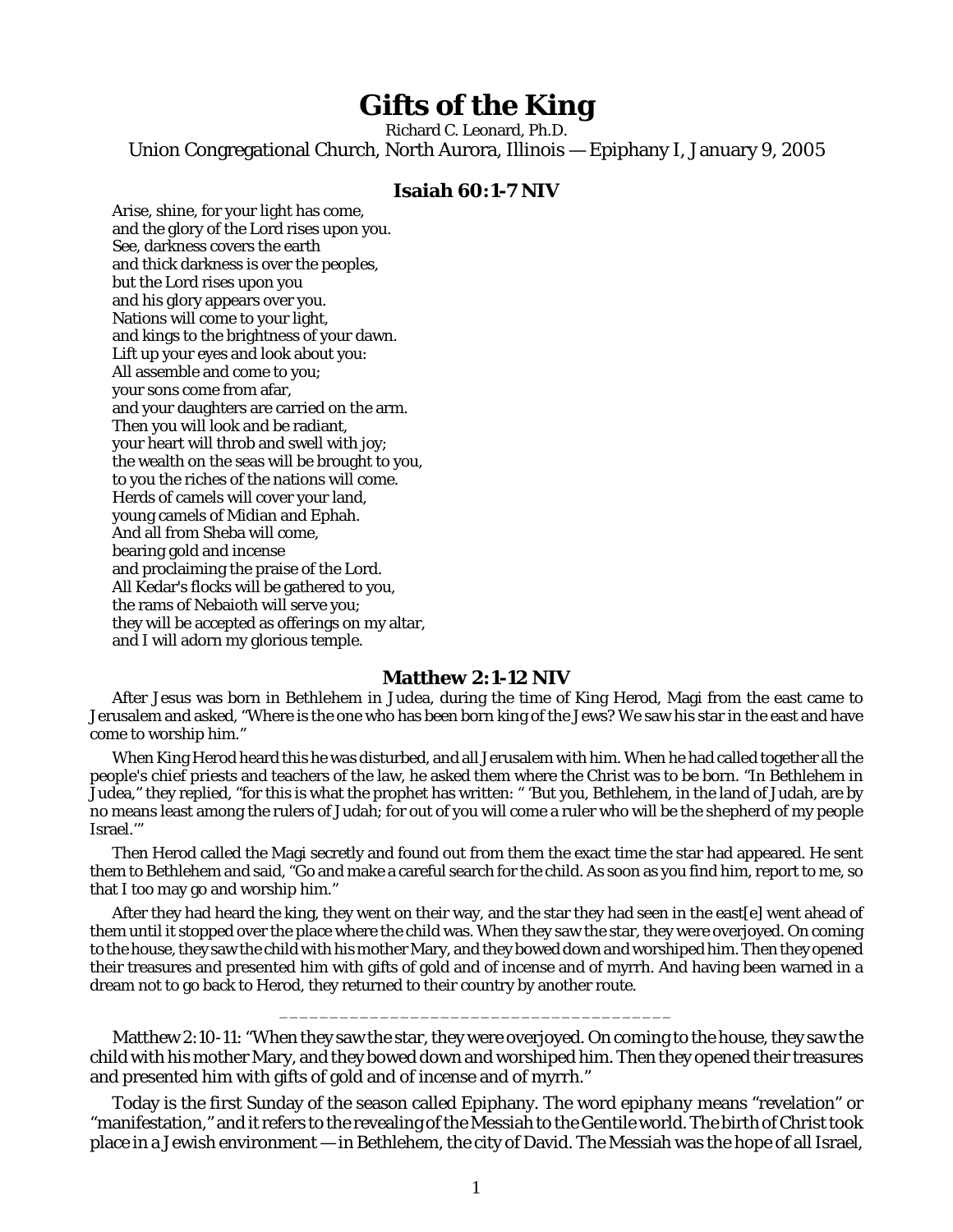the "anointed one" or Christ who would lead the Lord's people back to their calling as witnesses to the kingdom of God. But the Messiah would be more than the Savior of Israel. He was to be the Savior of all peoples, "the light of the world."

The visit of the Magi to Bethlehem is the first manifestation of the newborn Savior to people outside the Jewish community. The traditional date for celebrating this *epiphany* is January 6, twelve days after Christmas. So today we're in this new season, which will last till Ash Wednesday and the beginning of Lent. During Epiphany we'll be looking at some of the ways Jesus was *manifested* as the Christ, the Son of God and Savior of all. We'll look at his life as a child, his baptism, his mighty works, and his transfiguration on the holy mountain. All these aspects of our Lord's life *reveal who he is.* They show us God the Father at work in the Son, calling people to faith in him.

That's why Epiphany is a good time to emphasize the world mission of the Christian church, bringing the light of Christ to people in need all across the globe. Therefore I've asked our Missions Board to bring us "minute messages" each Sunday, highlighting the work of some of the Christian workers we support as a congregation.

So today we begin with that wonderful story Matthew tells about the Magi, the "wise men." His Gospel describes their westward trek across the desert, following the "star of wonder, star of night" — the beacon that would lead them to Jesus, to the place where "they saw the child with his mother Mary, and they bowed down and worshiped him," and offered their gifts.

So who were these wise guys, anyway? Traditionally they're called kings, although Matthew doesn't tell us that; it's an inference from the prophecy of Isaiah, chapter 60 that was read as our Old Testament lesson: "Nations will come to your light, and kings to the brightness of your dawn" (Isaiah 60:3). And Matthew doesn't say they rode on camels, either; that also comes from Isaiah 60: "Herds of camels will cover your land, young camels of Midian and Ephah. And all from Sheba will come, bearing gold and incense and proclaiming the praise of the Lord" (Isaiah 60:6). Matthew doesn't even tell us there were *three* of these visitors; that's inferred from the number of their gifts — gold, frankincense, and myrrh.

So these first Gentile visitors to the newborn "King of the Jews" remain *mystery men.* We really don't know much about them. They came from the "east," Matthew says, perhaps from Mesopotamia or Persia. We know about the Magi from other sources. They were a class of astrologers, men who studied the stars for guidance. Of course, such people would be on the lookout for special signs in the heavens. But how did they know this particular star was going to lead them to the Christ? The Magi were priests of another religion; why did they want to find the Messiah of Israel in the first place? Of all these details we're quite in the dark. All we know is that they came looking for the King of the Jews, following his star but not knowing exactly where it was taking them till the Jewish teachers looked into the Scriptures and directed them to Bethlehem.

Listening again to this familiar story, I want to ask, How come the religious leaders of Jerusalem didn't notice that star till the wise men called their attention to it? Why weren't *they* excited about the possibility that their Messiah had been born in Bethlehem, the city of David? Why didn't *they* prepare some gifts for the King of the Jews? They all knew that Bethlehem was where their new ruler was supposed to come from, just as the prophet Micah had said. But it seems they weren't that crazy about the idea! Now this bunch of foreign stargazers shows up, asking for directions to the King of the Jews — and Matthew says the leaders were *disturbed* by what the Magi told them.

An *epiphany* is a revelation of God at work. When God shows up, *things change.* If you're satisfied with things as they are, you *don't want* God to show up. If you've been appointed to some high religious position by the ruler of your country, you really don't want to hear about another ruler appearing on the scene! And if you're the *ruler* — well, Herod's pretty upset, too, about the news the Magi bring. He calls them aside, and says, "Yeah! Go look for that child, and when you find him, come tell me where he is, 'cause I, uh, er — I'd like to go and worship him, too!" Now Herod was the guy who had murdered some of his own wives and sons when he got it into his head that they were plotting to undermine his rule. It wouldn't have taken a rocket scientist, or the ancient equivalent, to figure out that Herod was up to no good! Matthew tells us that after the Magi had visited Jesus, they went home by another route because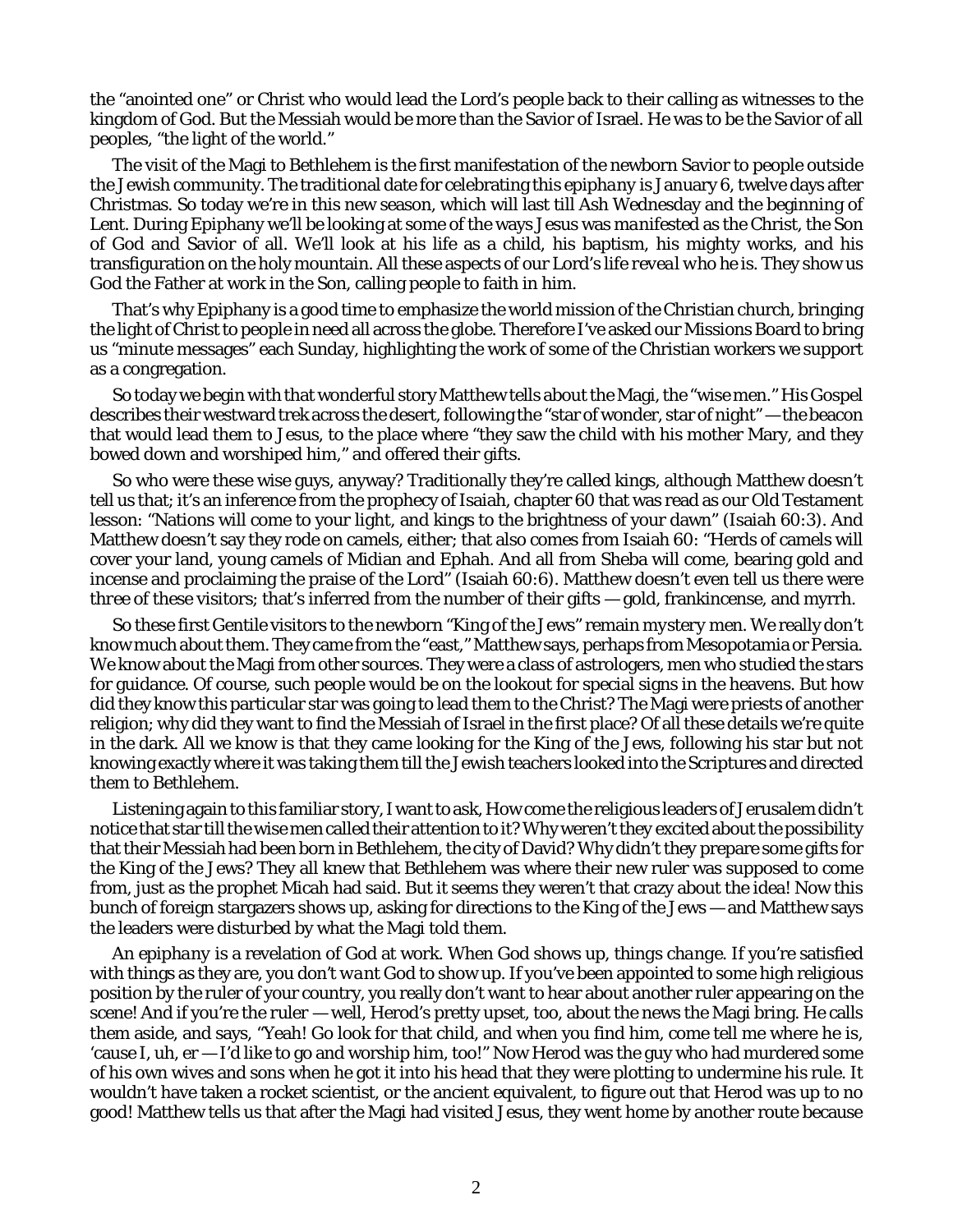of a dream they had. Well, we often dream about things that are already on our minds, and I'm guessing the Magi wised up to Herod pretty quick.

The Word of God "came to his own people," says John's gospel, "but his own people received him not." Instead, *outsiders* came to humble themselves before the Christ and honor him with their gifts. What's the Bible telling us? It's not the self-satisfied, the complacent, the defenders of their own turf who are open to the epiphany of God. It's *the needy, the travelers, the strangers, the seekers* who look for the manifestation of the Holy One. Those who think they already have God in a neat little box aren't interested in following strange stars, or following up on the words of an ancient prophet. It's those who are searching, night after dark night, for help from the heavens who will cross land and sea to follow his new star. It's those who are hungry for the truth, dissatisfied with the tired old answers of outworn systems and godless cultures, who come looking for a Savior. And when they find the Son of God they bow down to worship him, and offer their treasure in recognition of *who he is.*

And so the Magi come, bringing their gifts of gold, frankincense and myrrh. What do you give a baby? Shirley and I have had to ask this question twice within the past year, with the birth of new grandchildren. After you've had twenty-two, it's hard to think of new ideas for numbers twenty-three and twenty-four. How did the Magi know what to bring *this* baby? We don't know how they knew, but they brought special gifts — symbolic gifts that speak of who this child is that Mary bore in the manger of Bethlehem.

The familiar carol by John H. Hopkins says it so well. "Born a King on Bethlehem's plain, *gold* I bring to crown Him again." Gold is the symbol of wealth, and power, and excellence. We still give gold medals to those who achieve great things. Our wealth, our material substance, represents the investment of our time and the application of our abilities. Our "gold," whether it's money or some other entity, shows what's important in our life. What we do with our "gold" reveals what we hold to be of greatest value. It was important to the Magi to find the Savior of the world, and when they found him they honored him with their substance, that gold that speaks of his royal authority.

How do we allocate the resources with which the Lord has blessed us? For truly, our "gold" isn't about us — it's about God, and how he has worked in us to bring about the rewards of honest labor and diligent effort. Will we, like the Magi, recognize and honor our Savior with our gifts of gold? Will we bring our substance to the feet of our King, no longer a babe in a manger but the victorious Lamb seated at the right hand of the throne of God — "King forever, ceasing never, over us all to reign"? What we do with our money and other resources tells the whole world who we think our King and Provider really is. When we offer our gifts for the work of the gospel of Christ, we join the Magi in declaring his kingship. "Worthy is the Lamb who was slain, to receive power and wealth and wisdom and might and honor and glory and blessing!" (Revelation 5:12). May our gifts on his altar be *worthy of him*.

"Frankincense to offer have I; incense owns a Deity nigh." In the Bible, incense is a symbol of prayer and worship, for it was offered along with the sacrifices of the sanctuary. The Psalmist cries, "Let my prayer be counted as incense before thee, and the lifting up of my hands as an evening sacrifice!" (Psalm 141:2). When the Magi offered incense to the Christ child, they were acknowledging that they knelt in the presence of the holy. It was no mere earthly ruler who had come to birth in Bethlehem, but a heavenly one, the Son of God. How the wise men understood this we cannot tell, but they did, and their gift shows it. And so they came, *worshiping* — bending the knee, falling down before the Christ, perhaps bowing in awed silence in the presence of a divine mystery they could not fathom.

As we enter the place of worship, do we come with that same sense of the holy mystery of God that the wise men brought to the Christ child? Do we come, offering the "incense" of our worshipful expectancy and humble adoration? Do we come with "prayer and praising, voices raising, worshiping God on high?" The Magi remind us that it's no casual thing to enter into the presence of the living Christ. They remind us that we don't come to be entertained, amused or even instructed; we come *to meet the Lord,* to encounter the overwhelming majesty of God. If that doesn't happen in our gathering, we haven't brought the right gift into his presence. We've brought another agenda with us, an agenda that runs counter to the purpose the Lord has for us when he declares, "I will be their God, and they shall be my people." Let's always come into God's presence as the Magi did, offering the gift of our prayerful devotion.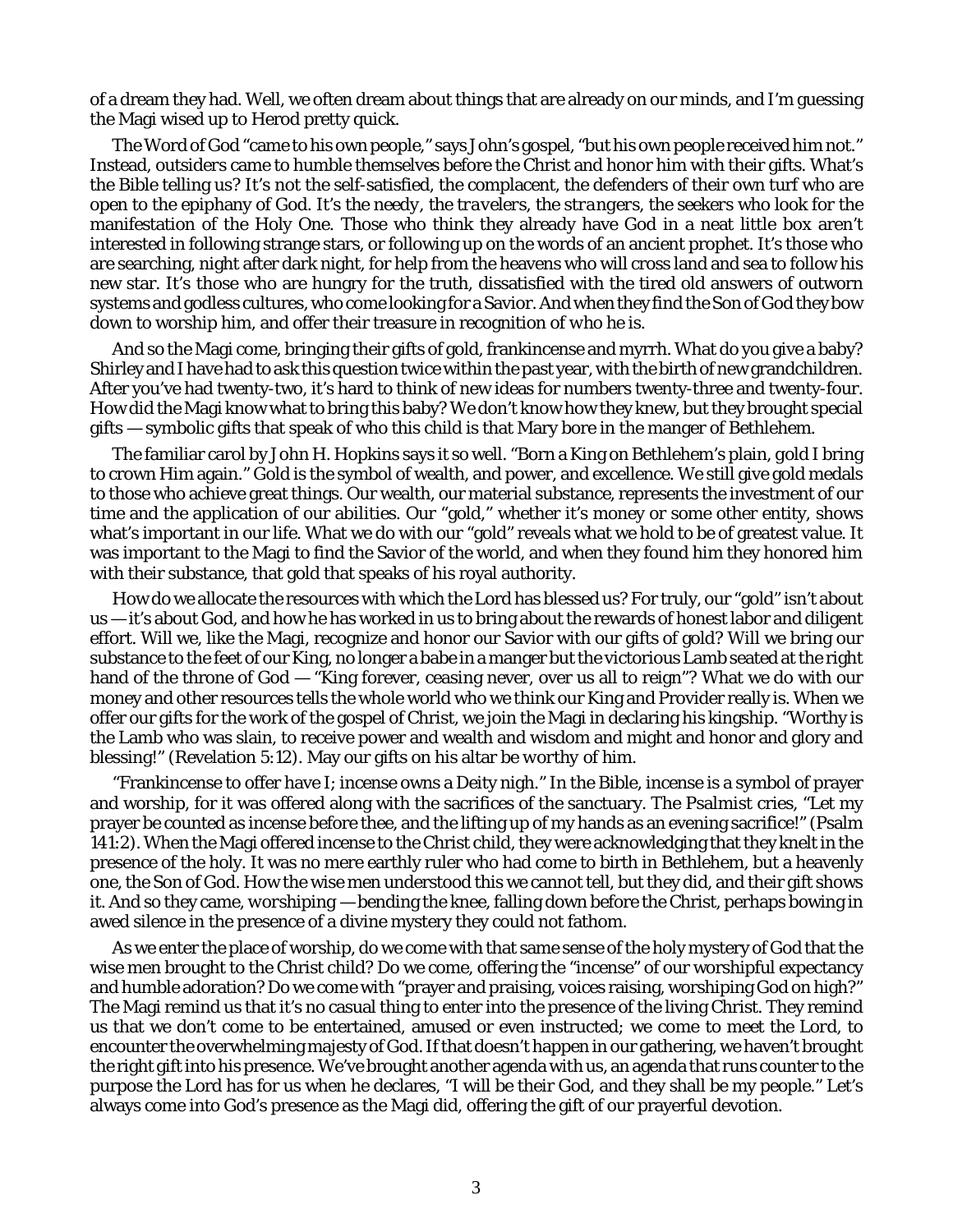"Myrrh is mine, its bitter perfume breathes a life of gathering gloom." What kind of a gift is *this* for a newborn — myrrh, the spice used in preparing a body for burial? Death is usually the furthest thing from our minds when welcoming a new child into the world. Yet, somehow, the Magi knew that this child of Bethlehem was destined for death — not in the massacre of King Herod, who murdered many innocent children in trying to wipe out this threat to his rule, but death on a cross bearing the sins of the world. Had the wise men heard the ancient words of Isaiah, "He was despised and rejected by men; a man of sorrows, and acquainted with grief" (Isaiah 53:3)? Somehow they understood what would happen to this child, and their understanding was perhaps confirmed when they saw the reaction of the Jerusalem leaders to the news they brought of the birth of a ruler. And so they came, kneeling in humility before a King, kneeling in worship before a God, and *kneeling in sorrow* before a Savior who would one day give his life for them.

 How do we offer our own gift of "myrrh" when we come to worship the Lord Jesus? As we gather about his holy table, we remember the words of the apostle Paul: "For as often as you eat this bread and drink the cup, you proclaim the Lord's death until he comes" (1 Corinthians 11:26). As we gather around his table, we hear his words: "This is my body which is for you; do this in remembrance of me.... This cup is the new covenant in my blood; do this, whenever you drink it, in remembrance of me." Even at the most joyous of times — and Holy Communion is, and ought to be, a time of great joy in the Lord's presence — we never forget the price Jesus paid to reconcile us with our heavenly Father. We come in humble thanksgiving, remembering what Jesus has done for us, "sorrowing, sighing, bleeding, dying," his body "sealed in the stone cold tomb."

"Arise, shine, for your light has come." The Magi followed the star till they found the Christ, and the *epiphany* took place: the Savior was manifested to a world of those who seek the move of God, who hunger for the truth, who cry out for a vision of the glory of the Lord. And, as they say, "Wise men still seek him." We follow the Magi to the same Epiphany, offering our gifts along with theirs — the gift of our substance to the King; the gift of our worship to the Son of God; the gift of our remembrance to the Savior who died for us.

But, in all our giving, something remarkable occurs. We receive back from our King far more than we could ever give to him. When the King comes to his own, he gives them over and above whatever he receives from them, for as the apostle says, "In him all things were created, in heaven and on earth, visible and invisible, whether thrones or dominions or principalities or authorities — all things were created through him and for him. He is before all things, and in him all things hold together" (Colossians 1:16-17). The Christ has all things to offer to those who, like the Magi, give gifts to him.

We offer our "gold," the substance of our lives — yet he offers us life itself, a life overflowing with his abundance. We know the benefits of new life in Christ, the power to walk in the Spirit — victorious over the circumstances of the day, pressing on toward the upward call of God to the light of his presence. And his abundance is ours on the earthly plane as well. In following his way, we may very well find ourselves blessed with financial prosperity, physical healing, healthy relationships and the many benefits of conforming ourselves to the principles Jesus laid down for life in his kingdom.

We offer our "incense," our praise and prayer and worship — yet he offers us the vision of his glory, high and lifted up, a vision that transforms us so that we "shine like the sun in the kingdom" of our Father. There's a radiance about those who have truly bowed the knee to the babe of Bethlehem, a radiance that lifts us above the mundane concerns of this tired old globe. The epiphany of the Christ reveals his new people as well, a people clothed in his likeness; as John says, "When he appears we shall be like him, for we shall see him as he is" (1 John 3:2).

We offer our "myrrh," the remembrance of his sacrifice — yet he offers us Himself, in the emblems of his body and blood, that in sharing the bread and the cup we might be partakers in his divine nature, filled with the fulness of his life. Like the Magi, we traverse the desert wastes of this world, as homeless travelers looking for One who will take us into his family and give us a home. Jesus calls us into his household, welcoming the weary with his comforting word: "Take my yoke upon you, and learn from me; for I am gentle and lowly in heart, and you will find rest for your souls. For my yoke is easy, and my burden is light" (Matthew 11:29-30).